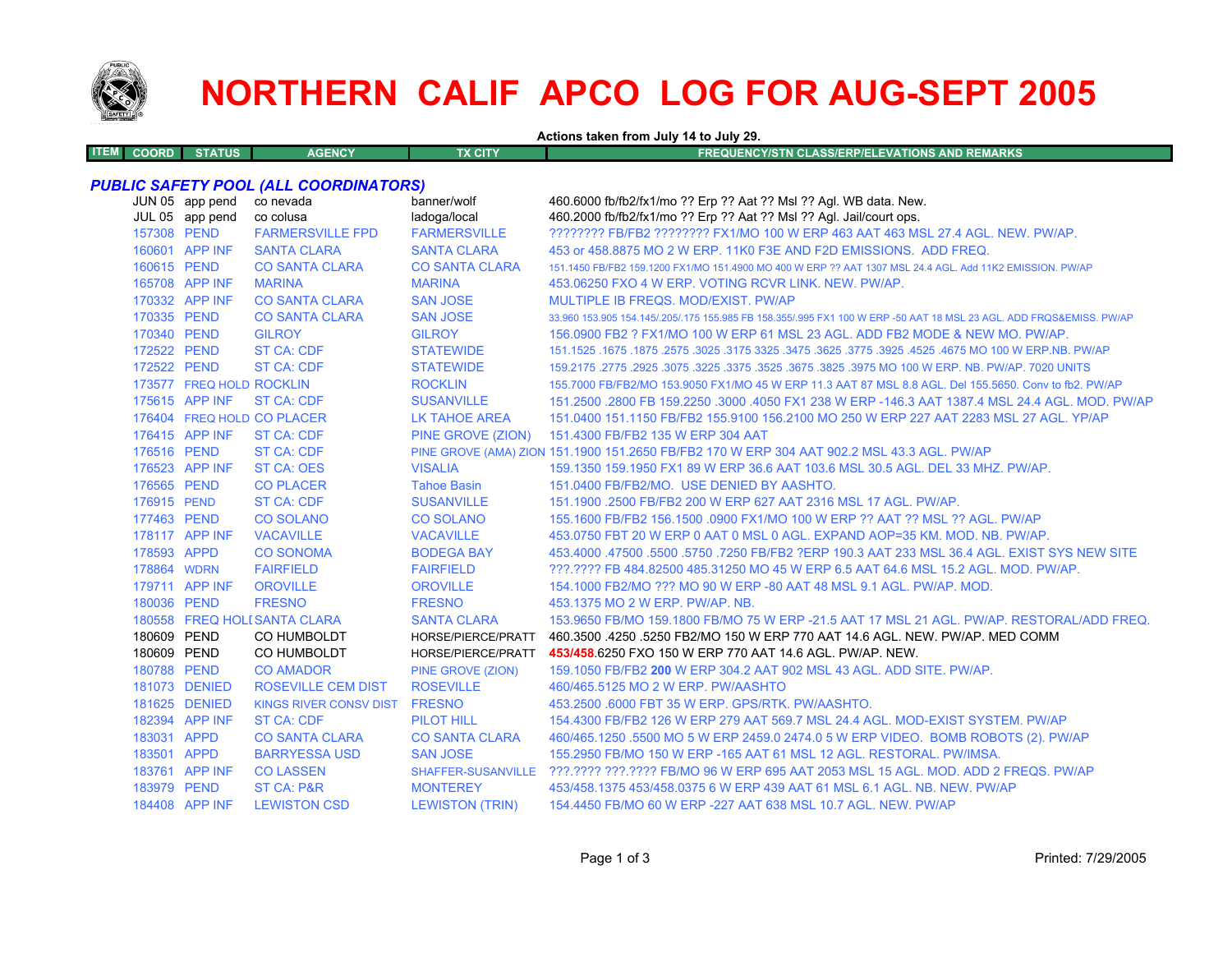| Actions taken from July 14 to July 29. |                 |               |                               |                           |                                                                                                                     |  |  |
|----------------------------------------|-----------------|---------------|-------------------------------|---------------------------|---------------------------------------------------------------------------------------------------------------------|--|--|
| <b>ITEM</b>                            | <b>COORD</b>    | <b>STATUS</b> | <b>AGENCY</b>                 | <b>TX CITY</b>            | <b>FREQUENCY/STN CLASS/ERP/ELEVATIONS AND REMARKS</b>                                                               |  |  |
|                                        | 184483 PEND     |               | <b>ST CA: DOT</b>             |                           | DELTA (SUGARLOAF) 453/458.98750 FXO 6 W ERP 47.0200 .0800 .1000 FB 79 W ERP 406 AAT 1201.5 AAT 29.6 AGL. NEW. PW/AP |  |  |
|                                        | 184918 DENIED   |               | E CONTRA COSTA TA             | <b>KRAGOR PK</b>          | 453.7500 FB2/MO 25 W ERP 400.8 AAT 577 MSL 24 AGL, PW/AASHTO                                                        |  |  |
|                                        | 185006 APPD     |               | <b>VISALIA</b>                | <b>VISALIA</b>            | 453, 9875 FXO/FXOT 2 W ERP 21 AAT 102 MSL 7.0 AGL, NB, PW/AP                                                        |  |  |
|                                        | 185048 APP INF  |               | <b>LINCOLN</b>                | <b>LINCOLN</b>            | 458.9125 FXO/FXOT 2 W ERP ?? AAT 36.6 MSL 7.0 AGL. PW/AP.                                                           |  |  |
|                                        | 185063 APPD     |               | <b>ST CA: DOT</b>             | <b>OAKLAND</b>            | 453.9500 FB/FB2/FX1 56 W EERP -57.9 AAT 9.1 MSL 73.8 AGL (BLDG). MOD TO EXIST. PW/AP                                |  |  |
|                                        | 185064 PEND     |               | <b>MERCED</b>                 | <b>MERCED</b>             | 155.9550 FB2 159.0000 FX1/MO 80 W ERP 19.8 AAT 53 MSL 29.9 AGL. ADD STN, NEW INPUT. PW/AP                           |  |  |
|                                        | 185095 APP INF  |               | ST CA: CDF                    | <b>SN JOSE-COPERNICUS</b> | 151.2650 .4450 FB/FB2 214 W ERP 669.6 AAT 1333.2 MSL 19.8 AGL, MODS, PW/AP,                                         |  |  |
|                                        | 185615 APPD     |               | <b>ST CA: CDF</b>             |                           | FALL RIVER MILLS(SHA) 159.3000 .3300 .4050 FX1 98 W ERP 309 AAT 1345.4 MSL 18.3 AGL. PW/AP.                         |  |  |
|                                        | 185660 APPD     |               | ST CA: DOT                    | <b>EUREKA</b>             | 47.0800 .2000 FB 100 W ERP -13.4 AAT 10.7 MSL 32 AGL. MINOR MODS. PW/AP                                             |  |  |
|                                        | 185711 APPD     |               | ST CA: CDF                    |                           | CAPAY(BERRYESSA) 151.2650 .3400 FB/FB2 174 W ERP 677 AAT 912 MSL 57.9 AGL. MINIOR MODS. PW/AP                       |  |  |
|                                        | 185866 PEND     |               | <b>LONG VALLEY FPD</b>        | <b>CAHTO PK</b>           | 151.1150 FB/FB2/MO 155.4300 FX1/MO 14.5 W ERP 652.1 AAT 1219.0 MSL 59.0 AGL. NEW. PW/AASHTO                         |  |  |
|                                        | 185916 PEND     |               | <b>RIPON</b>                  | <b>RIPON</b>              | 155.1300 FB2 156.0600 FX1/MO 460.1500 .0500 .1000 FB2/FX1/MO ?? W ERP 41.2 AAT 17.3 MSL 42.6 AGL. NEW. PW/IMSA      |  |  |
|                                        | 185926 APPD     |               | <b>CENT MARIN SAN DIST</b>    | <b>SAUSALITO</b>          | 453,6000 FB/FB2C 28 W ERP -31.4 AAT 3.0 MSL 19.1 AGL, NEW, PW/AP                                                    |  |  |
|                                        | 186025 PEND     |               | <b>ROSEVILLE</b>              | <b>ROSEVILLE</b>          | ???.???? FXO/MO 6 W ERP -8 AAT 36 MSL 7 AGL. NEW. WASTE WATER PLANT. PW/AP                                          |  |  |
|                                        | 185994 PEND     |               | SO SAN FRANCISCO              | SO SAN FRANCISCO          | 453/458.91250 FXO/MO 4 W ERP ?? AAT 178 MSL 6 AGL. IRRIG SYS. NEW. PW/AP.                                           |  |  |
|                                        | 185997 PEND     |               | <b>FREMONT</b>                | <b>FREMONT</b>            | 460/465.18750 FXO/MO 6 W ERP 9.1 AAT 24.3 MSL 11.5 AGL. IRRIG SYS. NEW. PW/AP.                                      |  |  |
|                                        | 186120 APP INF  |               | <b>BRENTWOOD</b>              | <b>BRENTWOOD</b>          | 4 NEW FB/MO 21.3 AAT 17.4 AAT 36.6 AGL. MOD. PW/AP                                                                  |  |  |
|                                        | 186380 APP INF  |               | ST CA: DGS                    | <b>SACRAMENTO</b>         | 460.1250 FB/FB2/MO 25 W ERP 43 AAT, NEW, PW/AP,                                                                     |  |  |
|                                        | 186381 APPD     |               | ST CA: CHP                    | <b>EUREKA</b>             | 154.8150 FX1 154.9200 FB 500 W ERP -11.9 AAT 6.1 MSL 91.4 AGL. MINOR MOD TO NEW POLE PW/AP                          |  |  |
|                                        | 186393 APPD     |               | <b>ORLAND FIRE DIST</b>       | ORLAND (GLENN)            | 154.4300 FB2/MO 153.8900 FX1/MO 120 W ERP 172 AAT 316 MSL 38.1 AGL, RESTORE LIC, PW/IMSA                            |  |  |
| 470-512 MHz POOL                       |                 |               |                               |                           |                                                                                                                     |  |  |
|                                        | nov 02 app pend |               | st ca: oes                    | bay area (coord chnl)     | ???.???? Fb/fb2/fx1/mo ?? W erp ?? Aat ??msl ??agl. Bay inter-agency intercom.                                      |  |  |
|                                        | JUL 05 app pend |               | petaluma schools              | petaluma                  | 483.41250 fb/fb2/fx1/mo 130 w erp 27 aat 85 msl 11 agl. Restore. Pw/ap.                                             |  |  |
|                                        | 185162 APPD     |               | <b>CO SAN MATEO</b>           | <b>REDWOOD CITY</b>       | (continues) 08750, 08750, 08750, 08750, 08750, 08750, 08750, 08750, 08750, 08750 (continues)                        |  |  |
|                                        | 185162 APPD     |               | <b>CO SAN MATEO</b>           | <b>REDWOOD CITY</b>       | 3.1 MSL 49.1 AGL -53.3 AAT. MOD EXIST. VARIOUS EMISSIONS. PW/IMSA.                                                  |  |  |
| 800 MHz PUBLIC SAFETY (GP, YP, GF, YF) |                 |               |                               |                           |                                                                                                                     |  |  |
|                                        | Dec 04 APPD     |               | <b>CO CONTRA COSTA</b>        |                           | CO CONTRA COSTA 868.41250 INCR MO COUNT ONLY. GF/AP                                                                 |  |  |
|                                        |                 |               |                               |                           | The Commission has imposed a freeze on all non-NPSPAC applications                                                  |  |  |
|                                        | 156156 APP INF  |               | CHABOT-LOS POSADAS HAYWARD    |                           | ???.???? FB2/MO 65 W ERP ?? AAT 12.1 MSL 10.5 AGL. NEW GP/AP.                                                       |  |  |
|                                        |                 |               | 176408 FREQ HLD ST CA: P&R    | PINE GROVE (ZION)         | 856,7375 858,7625 FB/FB2/FX1/MO 184 W ERP 282.9 AAT 902 MSL 43.3 AGL, ADD 2N CHNL MINOR MODS, GP/AP                 |  |  |
|                                        |                 |               | 178316 FREQ HLD CO SACRAMENTO | <b>CO SACRAMENTO</b>      | 856.46250 857.48750 859.21250 FB/MO 220 W ERP 41 AAT 79 MSL 47 AGL, MODS, F1D, GP/AP                                |  |  |
|                                        | 180044 APP INF  |               | <b>CO NAPA</b>                | <b>BERRYESSA PK</b>       | 856.96250 FB 280 W ERP 647.2 AAT 932 MSL 6.1 AGL. ADD TO EXIST. GP/AP. MOB DATA.                                    |  |  |
|                                        | 180559 PEND     |               | <b>CO CONTRA COSTA</b>        |                           | RICHMOND/HERCULE: 859.46250 FB/MO 250 W ERP 148 AAT 204 MSL 15 AGL, NEW, GP/AP,                                     |  |  |
|                                        | 181958 APP INF  |               | <b>OAKLAND</b>                | <b>OAKLAND</b>            | 858.93750 FB2/FX1/MO 105 W ERP -3 AAT 91.4 MSL 18.9 AGL, ADD NEW FREQ, PW/AP                                        |  |  |
|                                        | 183985 PEND     |               | <b>ST CA: DOT</b>             |                           | LEE VINING (CONWAY 859.73750 FB/FB2 860.98750 FB 496 W ERP 98 AAT 2560 MSL 30.5 AGL. MOD. GP/AP.                    |  |  |
|                                        | 185007 APPD     |               | <b>ST CA: DOT</b>             | <b>EUREKA</b>             | 856.76250 FB/FB2/FX1 150 W ERP -21 AAT 10.7 MSL 33.5 AGL, GP/AP, MINOR MODS.                                        |  |  |

## **ALL ELEVATIONS SHOWN ARE IN METERS. \*\*\* All "pend app" pre-coordinations will expire 90 days after appearing in the LOG \*\*\***

APPD ST CA: DOT WILLOW CRK-HORSE 857.73750 FB/FB2 35 W ERP 834 AAT 1509.1 MSL 45.7 AGL. NEW TOWER. MINOR CHNGS. GP/AP.

**SHOWING YOUR AOP >40 KM IN HIGH-BAND OR >32 KM UHF REQUIRES ADDITIONAL JUSTIFICATION.**